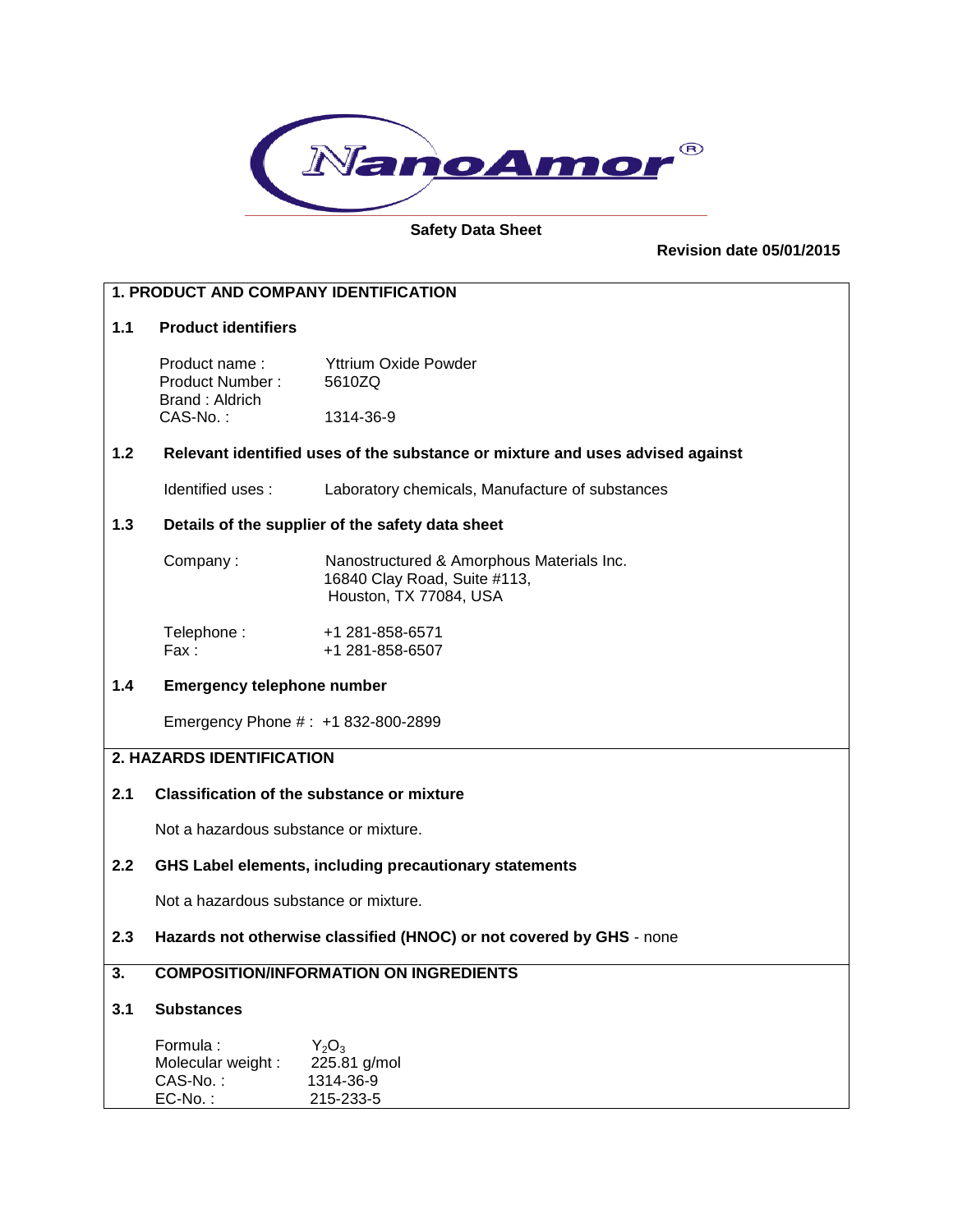| <b>Hazardous components</b> |                                                                                                                                                                                      |                |               |  |  |  |
|-----------------------------|--------------------------------------------------------------------------------------------------------------------------------------------------------------------------------------|----------------|---------------|--|--|--|
|                             | Component                                                                                                                                                                            | Classification | Concentration |  |  |  |
|                             | <b>Yttrium Oxide</b>                                                                                                                                                                 |                |               |  |  |  |
|                             |                                                                                                                                                                                      |                | $\leq$ 100 %  |  |  |  |
| 4.                          | <b>FIRST AID MEASURES</b>                                                                                                                                                            |                |               |  |  |  |
| 4.1                         | <b>Description of first aid measures</b>                                                                                                                                             |                |               |  |  |  |
|                             | If inhaled<br>If breathed in, move person into fresh air. If not breathing, give artificial respiration. Consult a<br>Physician.                                                     |                |               |  |  |  |
|                             | In case of skin contact<br>Wash off with soap and plenty of water.                                                                                                                   |                |               |  |  |  |
|                             | In case of eye contact<br>Flush eyes with water as a precaution                                                                                                                      |                |               |  |  |  |
|                             | If swallowed<br>Never give anything by mouth to an unconscious person. Rinse mouth with water.                                                                                       |                |               |  |  |  |
| 4.2                         | Most important symptoms and effects, both acute and delayed<br>The most important known symptoms and effects are described in the labeling (see section 2.2)<br>and/or in section 11 |                |               |  |  |  |
| 4.3                         | Indication of any immediate medical attention and special treatment needed<br>No data available                                                                                      |                |               |  |  |  |
| 5.                          | <b>FIREFIGHTING MEASURES</b>                                                                                                                                                         |                |               |  |  |  |
| 5.1                         | <b>Extinguishing media</b>                                                                                                                                                           |                |               |  |  |  |
|                             | Suitable extinguishing media<br>Use water spray, alcohol-resistant foam, dry chemical or carbon dioxide.                                                                             |                |               |  |  |  |
| 5.2                         | Special hazards arising from the substance or mixture<br>No data available                                                                                                           |                |               |  |  |  |
| 5.3                         | <b>Advice for firefighters</b><br>Wear self-contained breathing apparatus for firefighting if necessary.                                                                             |                |               |  |  |  |
| 5.4                         | <b>Further information</b><br>No data available                                                                                                                                      |                |               |  |  |  |
| 6.                          | <b>ACCIDENTAL RELEASE MEASURES</b>                                                                                                                                                   |                |               |  |  |  |
| 6.1                         | Personal precautions, protective equipment and emergency procedures<br>Avoid dust formation. Avoid breathing vapours, mist or gas.<br>For personal protection see section 8.         |                |               |  |  |  |
| 6.2                         | <b>Environmental precautions</b><br>No special environmental precautions required.                                                                                                   |                |               |  |  |  |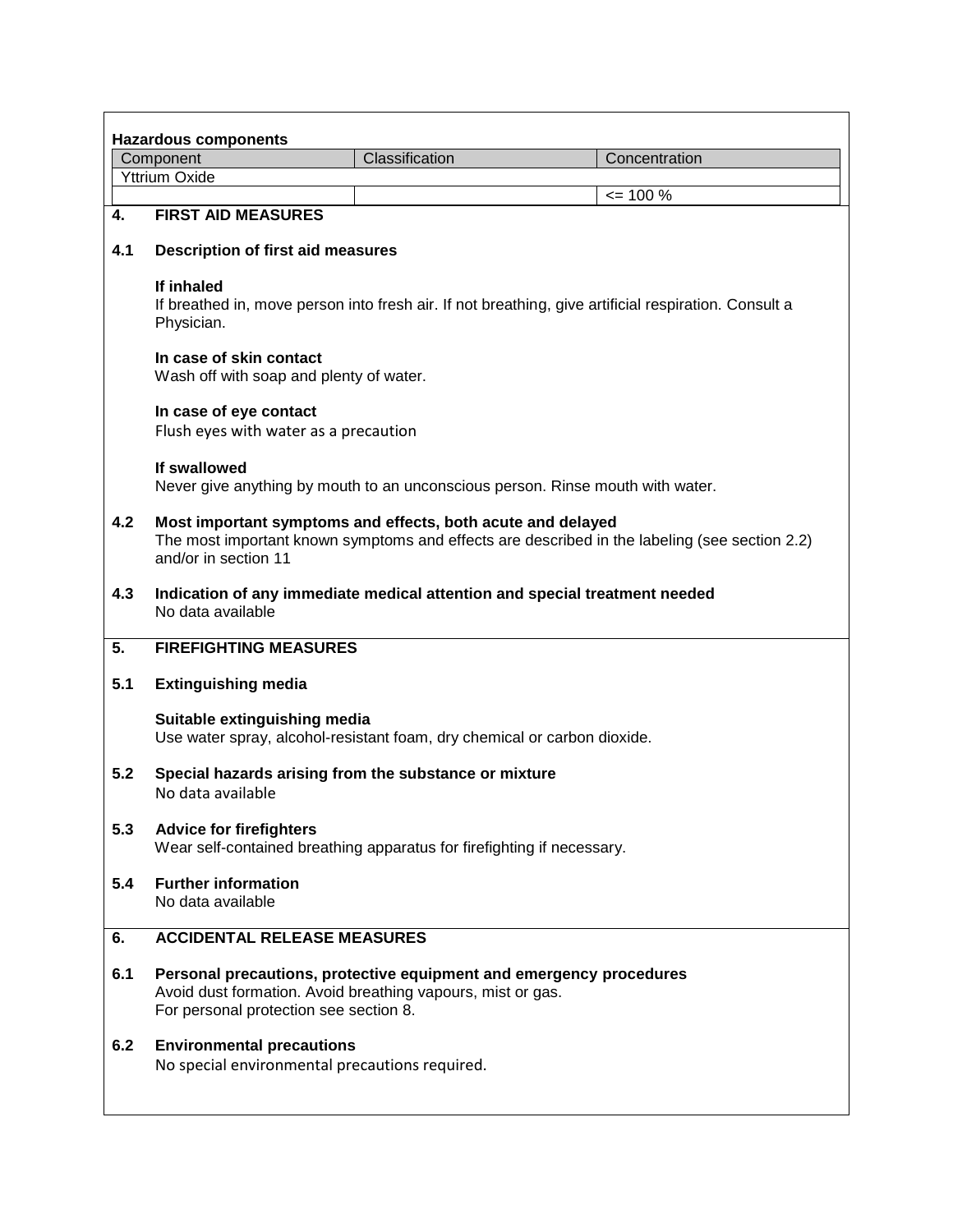- **6.3 Methods and materials for containment and cleaning up** Sweep up and shovel. Keep in suitable, closed containers for disposal.
- **6.4 Reference to other sections** For disposal see section 13.

# **7. HANDLING AND STORAGE**

# **7.1 Precautions for safe handling**

 Further processing of solid materials may result in the formation of combustible dusts. The potential for combustible dust formation should be taken into consideration before additional processing occurs. Provide appropriate exhaust ventilation at places where dust is formed. For precautions see section 2.2.

**7.2 Conditions for safe storage, including any incompatibilities** Keep container tightly closed in a dry and well-ventilated place. Handle and store under inert gas. Hygroscopic. Keep in a dry place

# **7.3 Specific end use(s)**

Apart from the uses mentioned in section 1.2 no other specific uses are stipulated

# **8. EXPOSURE CONTROLS/PERSONAL PROTECTION**

# **8.1 Control parameters**

#### **Components with workplace control parameters**

| <b>Component</b> | <b>CAS-No</b> | Value              | <b>Control</b><br><b>Parameters</b> | <b>Basis</b>                                                                                     |
|------------------|---------------|--------------------|-------------------------------------|--------------------------------------------------------------------------------------------------|
| Yttrium oxide    | 1314-36-9     | <b>TWA</b>         | 1.000000 mg/m3                      | USA. ACGIH Threshold Limit<br>Values (TLV)                                                       |
|                  | Remarks       | Pulmonary fibrosis |                                     |                                                                                                  |
|                  |               | <b>TWA</b>         | 1.000000 mg/m3                      | USA. NIOSH Recommended<br><b>Exposure Limits</b>                                                 |
|                  |               | <b>TWA</b>         | 1 $mg/m3$                           | USA. ACGIH Threshold Limit<br>Values (TLV)                                                       |
|                  |               | Pulmonary fibrosis |                                     |                                                                                                  |
|                  |               | <b>TWA</b>         | 1 $mg/m3$                           | USA. NIOSH Recommended<br><b>Exposure Limits</b>                                                 |
|                  |               | <b>PEL</b>         | 1 $mg/m3$                           | California permissible<br>exposure limits for chemical<br>contaminants (Title 8, Article<br>107) |

# **8.2 Exposure controls**

 **Appropriate engineering controls** General industrial hygiene practice.

 **Personal protective equipment**

#### **Eye/face protection**

 Use equipment for eye protection tested and approved under appropriate government standards such as NIOSH (US) or EN 166(EU).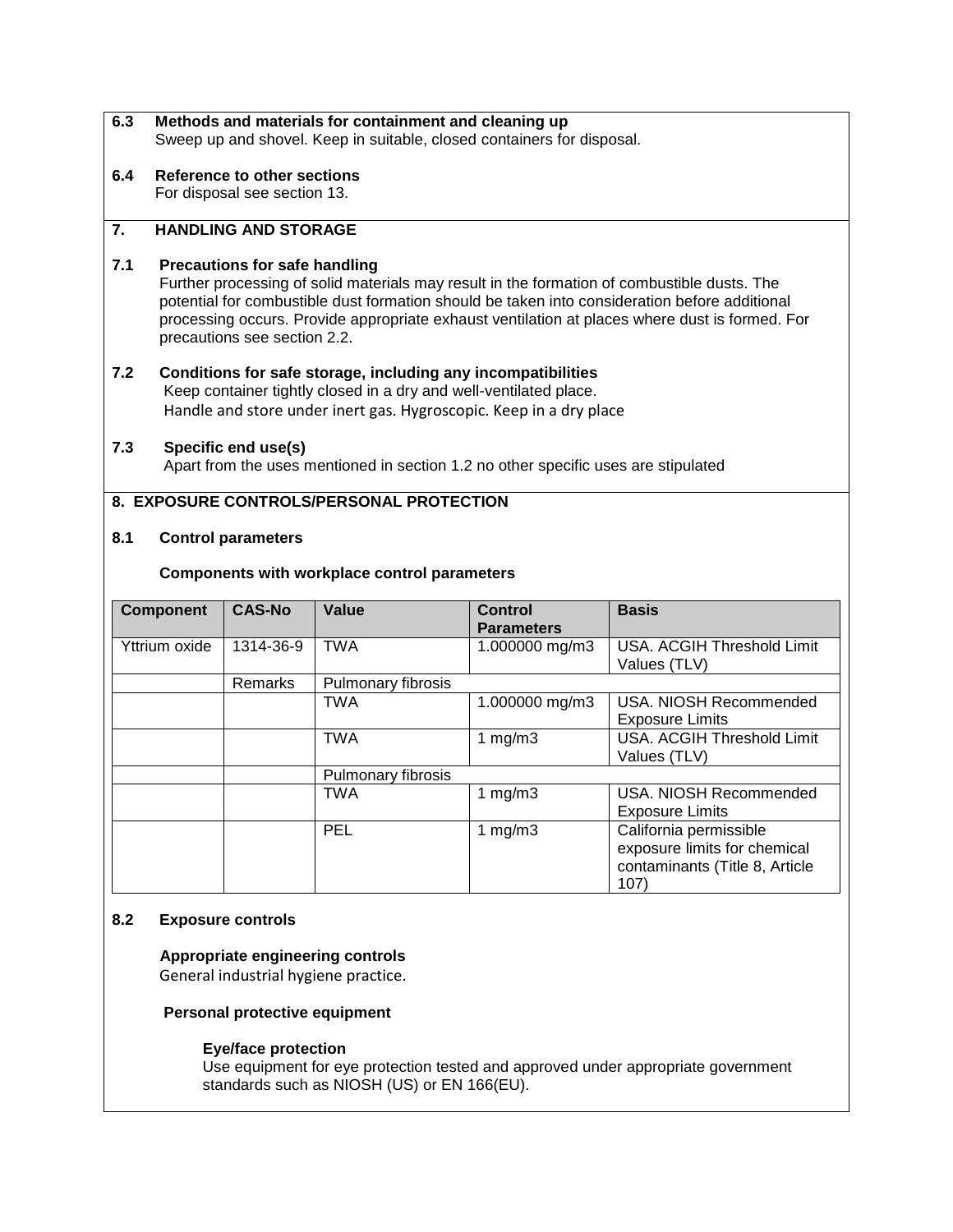#### **Skin protection**

 Handle with gloves. Gloves must be inspected prior to use. Use proper glove removal technique (without touching glove's outer surface) to avoid skin contact with this product. Dispose of contaminated gloves after use in accordance with applicable laws and good laboratory practices. Wash and dry hands.

 Full contact Material: Nitrile rubber Minimum layer thickness: 0.11 mm Break through time: 480 min Material tested: Dermatril®

 Splash contact Material: Nitrile rubber Minimum layer thickness: 0.11 mm Break through time: 480 min Material tested: Dermatril®

#### Test method: EN374

 If used in solution, or mixed with other substances, and under conditions which differ from EN 374, contact the supplier of the CE approved gloves. This recommendation is advisory only and must be evaluated by an industrial hygienist and safety officer familiar with the specific situation of anticipated use by our customers. It should not be construed as offering an approval for any specific use scenario.

#### **Body Protection**

 Choose body protection in relation to its type, to the concentration and amount of dangerous substances, and to the specific work-place. The type of protective equipment must be selected according to the concentration and amount of the dangerous substance at the specific workplace.

#### **Respiratory protection**

 Respiratory protection is not required. Where protection from nuisance levels of dusts are desired, use type N95 (US) or type P1 (EN 143) dust masks. Use respirators and components tested and approved under appropriate government standards such as NIOSH (US) or CEN (EU).

#### **Control of environmental exposure**

No special environmental precautions required

# **9. PHYSICAL AND CHEMICAL PROPERTIES**

# **9.1 Information on basic physical and chemical properties**

| a) Appearance                      | Form: powder                                                                        |
|------------------------------------|-------------------------------------------------------------------------------------|
| b) Odour                           | No data available                                                                   |
| c) Odour Threshold                 | No data available                                                                   |
| d) pH                              | No data available                                                                   |
| e) Melting point/freezing<br>point | Melting point/freezing point: $>$ 400 °C ( $>$ 752 °F) - OECD Test<br>Guideline 102 |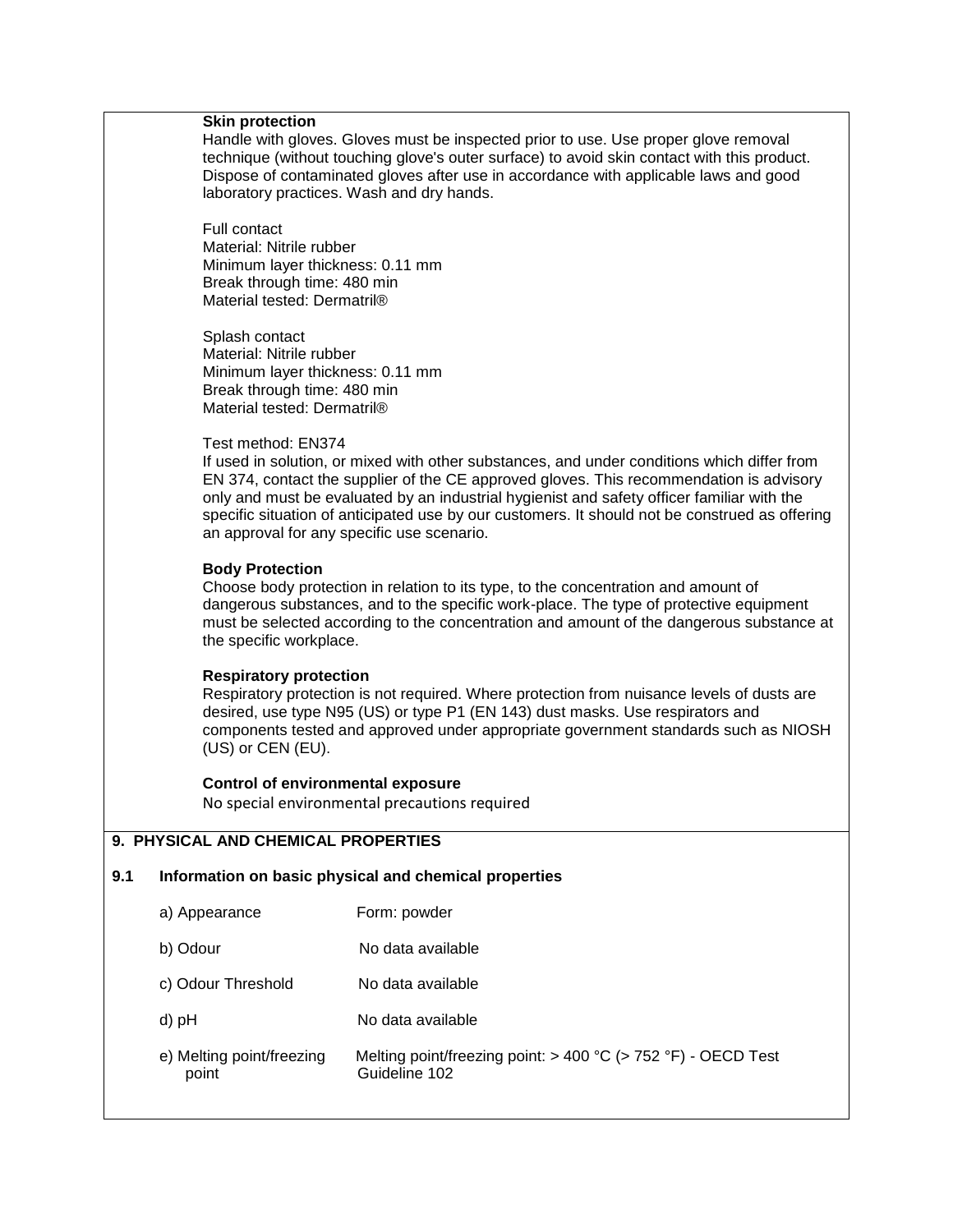|      | > 400 °C (> 752 °F) - OECD Test Guideline 103<br>f) Initial boiling point and<br>boiling range |                                                                             |  |  |  |
|------|------------------------------------------------------------------------------------------------|-----------------------------------------------------------------------------|--|--|--|
|      | g) Flash point                                                                                 | No data available                                                           |  |  |  |
|      | h) Evaporation rate                                                                            | No data available                                                           |  |  |  |
|      | i) Flammability (solid, gas)                                                                   | not auto-flammable                                                          |  |  |  |
|      | j) Upper/lower<br>flammability or<br>explosive limits                                          | No data available                                                           |  |  |  |
|      | k) Vapour pressure                                                                             | No data available                                                           |  |  |  |
|      | I) Vapour density                                                                              | No data available                                                           |  |  |  |
|      | m) Relative density                                                                            | 5.01 g/cm3 at 20 °C (68 °F)                                                 |  |  |  |
|      | n) Water solubility                                                                            | 0.0007 g/l at 20 °C (68 °F) - OECD Test Guideline 105 - slightly<br>soluble |  |  |  |
|      | o) Partition coefficient:<br>n-octanol/water                                                   | No data available                                                           |  |  |  |
|      | p) Auto-ignition<br>temperature                                                                | $>$ 400 °C ( $>$ 752 °F)                                                    |  |  |  |
|      | q) Decomposition<br>temperature                                                                | No data available                                                           |  |  |  |
|      | r) Viscosity                                                                                   | No data available                                                           |  |  |  |
|      | s) Explosive properties                                                                        | No data available                                                           |  |  |  |
|      | t) Oxidizing properties                                                                        | The substance or mixture is not classified as oxidizing.                    |  |  |  |
| 9.2  | Other safety information<br>No data available                                                  |                                                                             |  |  |  |
|      | <b>10. STABILITY AND REACTIVITY</b>                                                            |                                                                             |  |  |  |
| 10.1 | <b>Reactivity</b><br>No data available                                                         |                                                                             |  |  |  |
| 10.2 | <b>Chemical stability</b><br>Stable under recommended storage conditions.                      |                                                                             |  |  |  |
| 10.3 | Possibility of hazardous reactions<br>No data available                                        |                                                                             |  |  |  |
| 10.4 | <b>Conditions to avoid</b><br>No data available                                                |                                                                             |  |  |  |
| 10.5 | Incompatible materials<br>Water, Strong acids, Carbon dioxide (CO2), Ammonium salts            |                                                                             |  |  |  |
|      |                                                                                                |                                                                             |  |  |  |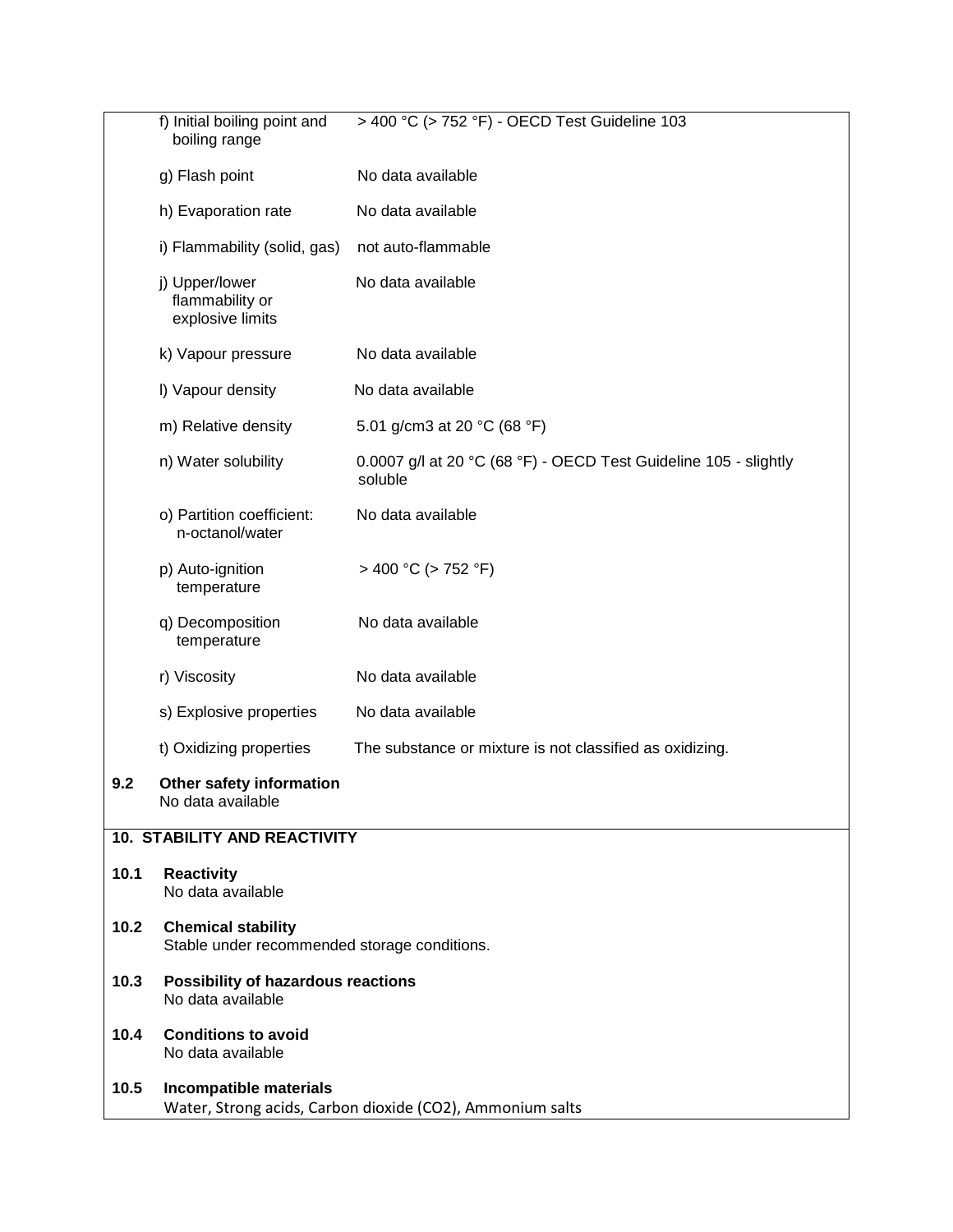# **10.6 Hazardous decomposition products**

Hazardous decomposition products formed under fire conditions. - Yttrium oxides

# **11. TOXICOLOGICAL INFORMATION**

#### **11.1 Information on toxicological effects**

#### **Acute toxicity**

 LD50 Oral - Rat - male and female - > 5,000 mg/kg (OECD Test Guideline 401)

 LC50 Inhalation - Rat - male and female - 4 h - > 5.09 mg/l (OECD Test Guideline 436)

Dermal: No data available

LD50 Intraperitoneal - Rat - 230 mg/kg

 **Skin corrosion/irritation**  Skin - Rabbit Result: No skin irritation

 **Serious eye damage/eye irritation**  Eyes - Rabbit Result: Mild eye irritant

#### **Respiratory or skin sensitisation**

 Maximisation Test - Guinea pig Result: Did not cause sensitisation on laboratory animals. (Directive 67/548/EEC, Annex V, B.6.)

#### **Germ cell mutagenicity**

 Chromosome aberration test in vitro Chinese hamster fibroblasts Result: negative

#### **Carcinogenicity**

 IARC: No component of this product present at levels greater than or equal to 0.1% is identified as a carcinogen or potential carcinogen by IARC.

 NTP: No component of this product present at levels greater than or equal to 0.1% is identified as a known or anticipated carcinogen by NTP.

 OSHA: No component of this product present at levels greater than or equal to 0.1% is identified as a carcinogen or potential carcinogen by OSHA.

 **Reproductive toxicity** No data available No data available

 **Specific target organ toxicity - single exposure** No data available

 **Specific target organ toxicity - repeated exposure**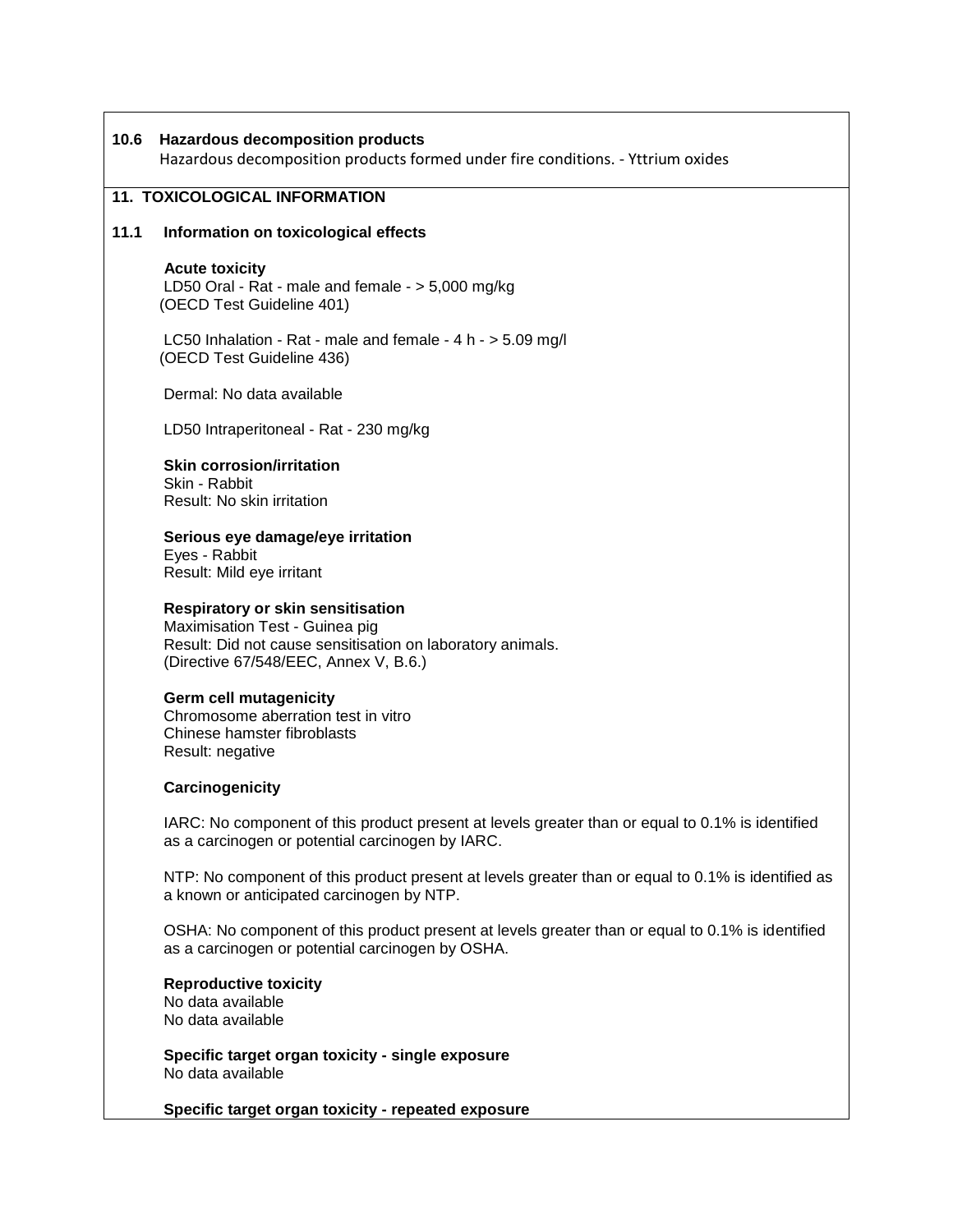No data available

#### **Aspiration hazard** No data available

# **Additional Information**

RTECS: ZG3850000

 Rare earth compounds may cause delayed blood clotting leading to hemorrhages. Inhalation of rare earths may cause sensitivity to heat, itching, and increased awareness of odor and taste., Coagulation abnormalities., Gastrointestinal disturbance, Skin contact or inhalation may result in:, Asthma, Cough, muscles, Damage to the lungs., To the best of our knowledge, the chemical, physical, and toxicological properties have not been thoroughly investigated.

# **12. ECOLOGICAL INFORMATION**

- **12.1 Toxicity** No data available
- **12.2 Persistence and degradability** No data available
- **12.3 Bioaccumulative potential** No data available
- **12.4 Mobility in soil** No data available
- **12.5 Results of PBT and vPvB assessment** PBT/vPvB assessment not available as chemical safety assessment not required/not conducted
- **12.6 Other adverse effects** No data available

# **13. DISPOSAL CONSIDERATIONS**

# **13.1 Waste treatment methods**

## **Product**

Offer surplus and non-recyclable solutions to a licensed disposal company.

# **Contaminated packaging**

Dispose of as unused product.

# **14. TRANSPORT INFORMATION**

# **DOT (US)**

Not dangerous goods

## **IMDG**

Not dangerous goods

# **IATA**

Not dangerous goods